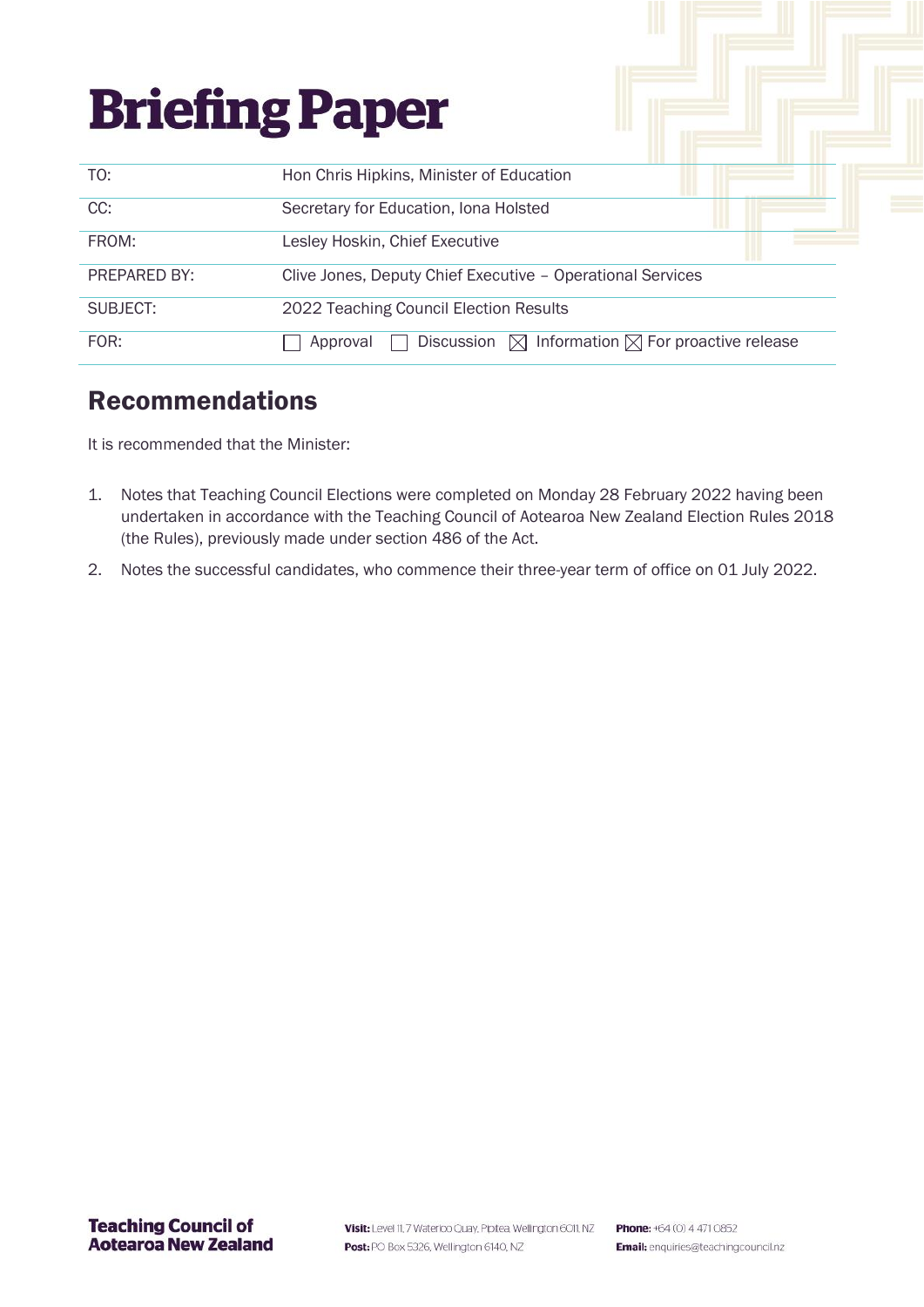# Purpose

1. The purpose of the paper is to provide you with confirmation of election results in accordance with S475(5)b of the Education and Training Act 2020 (the Act).

## **Background**

- 2. Teaching Council Elections were completed on Monday 28 February 2022 having been undertaken in accordance with the Teaching Council of Aotearoa New Zealand Election Rules 2018 (the Rules), previously made under section 486 of the Act.
- 3. Elections for each of the six elected members of the Teaching Council (Council) set out in S475(1)b (i)-(vi) were concluded on Monday 28 February 2022, being:
	- (i) 1 teacher representing the early childhood education sector, elected by teachers from that sector; and
	- (ii) 1 teacher representing the primary education sector, elected by teachers from that sector; and
	- (iii) 1 teacher representing the secondary education sector, elected by teachers from that sector; and
	- (iv) 1 teacher educator, elected by registered teachers working in the fields of initial and ongoing teacher education; and
	- (v) 1 principal representing the primary education sector, elected by principals from that sector; and
	- (vi) 1 principal representing the secondary education sector, elected by principals from that sector;
- 4. No election was held for the early childhood education service leader representative (S475(1)b(vii)) as only one valid nomination was received. As per Rule 21(1) the returning officer declared the nominee duly elected on 21 January 2022 and no election was held.

# Key dates

| Notice of election issued    | Monday 1 November 2021     |  |  |
|------------------------------|----------------------------|--|--|
| Candidate nominations opened | Monday 1 November 2021     |  |  |
| Candidate nominations closed | Thursday 30 December at 12 |  |  |
|                              | noon                       |  |  |
| Candidate list issued        | Wednesday 26 January 2022  |  |  |
| Electoral role closed        | Friday 28 January 2022     |  |  |
| Electronic voting opened     | Tuesday 8 February 2022    |  |  |
| Voting closed                | Monday 28 February 2022    |  |  |

## Summary of nominations received

5. Nominations for candidates closed at midday on Thursday 30 December 2021 and a summary of the number of candidate applications received by sector is shown in the table below:

| <b>Sector</b>                                    | # nominations<br>received |
|--------------------------------------------------|---------------------------|
| <b>Early Childhood Education Teachers</b>        | 3                         |
| <b>Early Childhood Education Service Leaders</b> | 11                        |
| <b>Primary Teachers</b>                          | 2                         |
| <b>Primary Principals</b>                        | 2                         |

<sup>1</sup> Under the Teaching Council Election Rules 2018 If only 1 valid nomination is received in an election for an elected member, the returning officer must immediately declare that nominee duly elected and no election for that sector's representative may be held.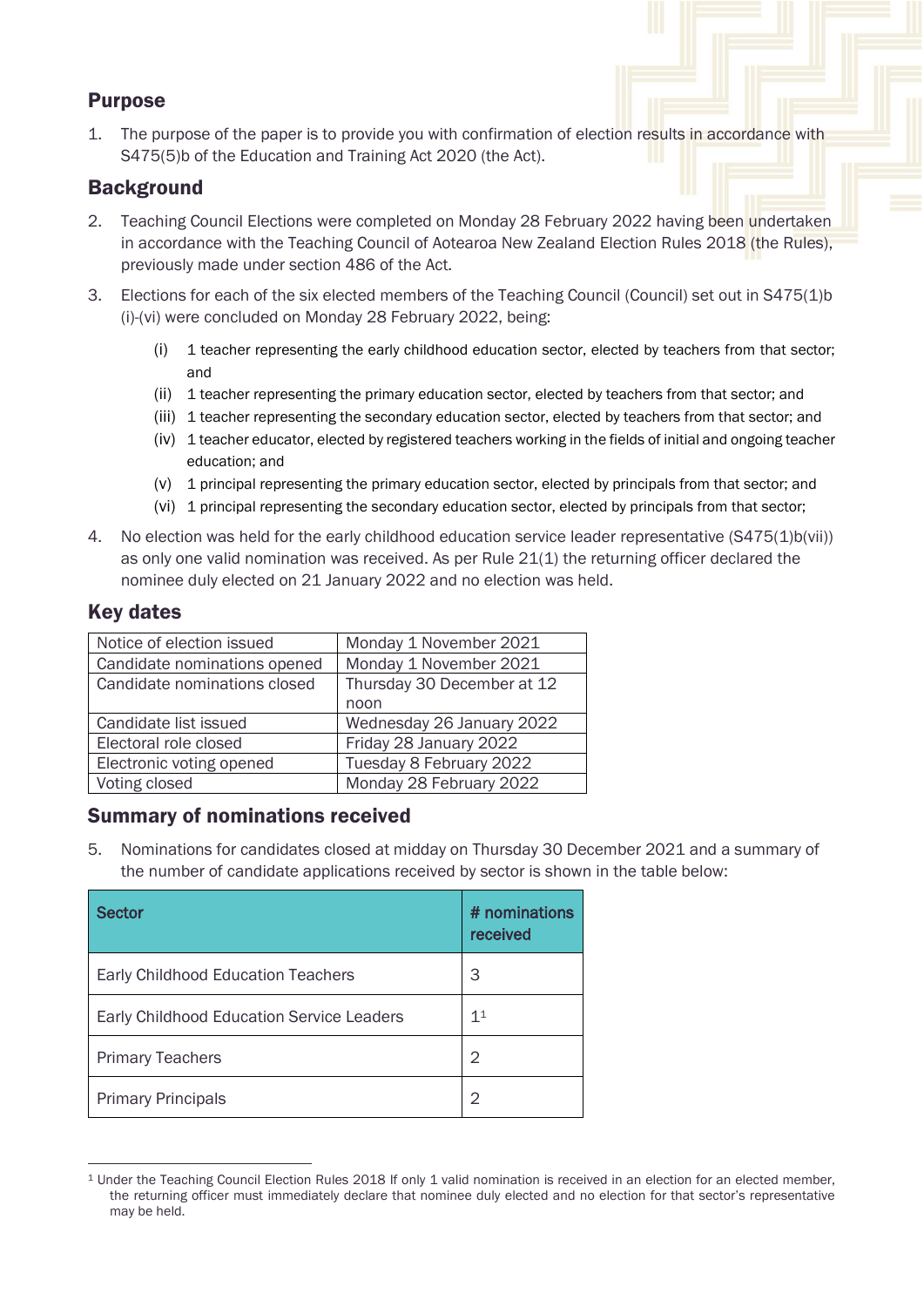| Secondary Teachers       | 8 |
|--------------------------|---|
| Secondary Principals     |   |
| <b>Teacher Educators</b> |   |

6. Four additional nominations were received and were rejected by the returning officer due to: received after the closing date (1), invalid nominator or seconder (2), no nominator or seconder (1).

### Summary of results

7. The Returning Officer has declared the following candidates to be duly elected. \* denotes existing members who have been successfully re-elected.

| <b>Sector</b>                              | <b>Name</b>                                    | Location     |
|--------------------------------------------|------------------------------------------------|--------------|
| <b>ECE Teacher Representative</b>          | Lorraine Carr*                                 | Manawatu     |
| <b>ECE Service Leaders Representative</b>  | <b>Melody Stuckey</b><br><b>Havelock North</b> |              |
| <b>Primary Teachers Representative</b>     | Elg Anderson*                                  | New Plymouth |
| <b>Primary Principals Representative</b>   | Pat Newman*                                    | Whangarei    |
| Secondary Teachers Representative          | Mike Connor                                    | Whanganui    |
| <b>Secondary Principals Representative</b> | Patrick Walsh*                                 | Rotorua      |
| <b>Teacher Educator Representative</b>     | Fiona Ell                                      | Auckland     |

8. The profiles of the successful candidates can be found on the Teaching Council website at [https://teachingcouncil.nz/news-advocacy/consultations/teaching-council-board-elections/2022](https://teachingcouncil.nz/news-advocacy/consultations/teaching-council-board-elections/2022-candidate-profiles/) [candidate-profiles/](https://teachingcouncil.nz/news-advocacy/consultations/teaching-council-board-elections/2022-candidate-profiles/).

#### Voting summary

9. When voting closed at midday on Monday 28 February, a total of 10,867 votes had been received. This represents 7.99% of the 135,974 eligible voters2.

| <b>Sector</b>                                 | #<br><b>Candidates</b> | <b>Total valid</b><br>votes cast | % total votes<br>cast for<br><b>winning</b><br>candidate | Margin to next<br>highest polling<br>candidate |
|-----------------------------------------------|------------------------|----------------------------------|----------------------------------------------------------|------------------------------------------------|
| <b>ECE Teacher Representative</b>             | 3                      | 945                              | 54%                                                      | 126                                            |
| <b>ECE Service Leaders</b><br>Representative  | 1                      | N/A                              | N/A                                                      | N/A                                            |
| Primary Teachers Representative               | $\overline{2}$         | 2,131                            | 58%                                                      | 319                                            |
| <b>Primary Principals</b><br>Representative   | $\overline{2}$         | 583                              | 51%                                                      | 9                                              |
| <b>Secondary Teachers</b><br>Representative   | 8                      | 6,708                            | 48%                                                      | 1,209                                          |
| <b>Secondary Principals</b><br>Representative | 4                      | 174                              | 48%                                                      | 12                                             |
| <b>Teacher Educator</b><br>Representative     | 4                      | 246                              | 52%                                                      | 59                                             |

<sup>2</sup> Where the Teaching Council held a valid email or postal address